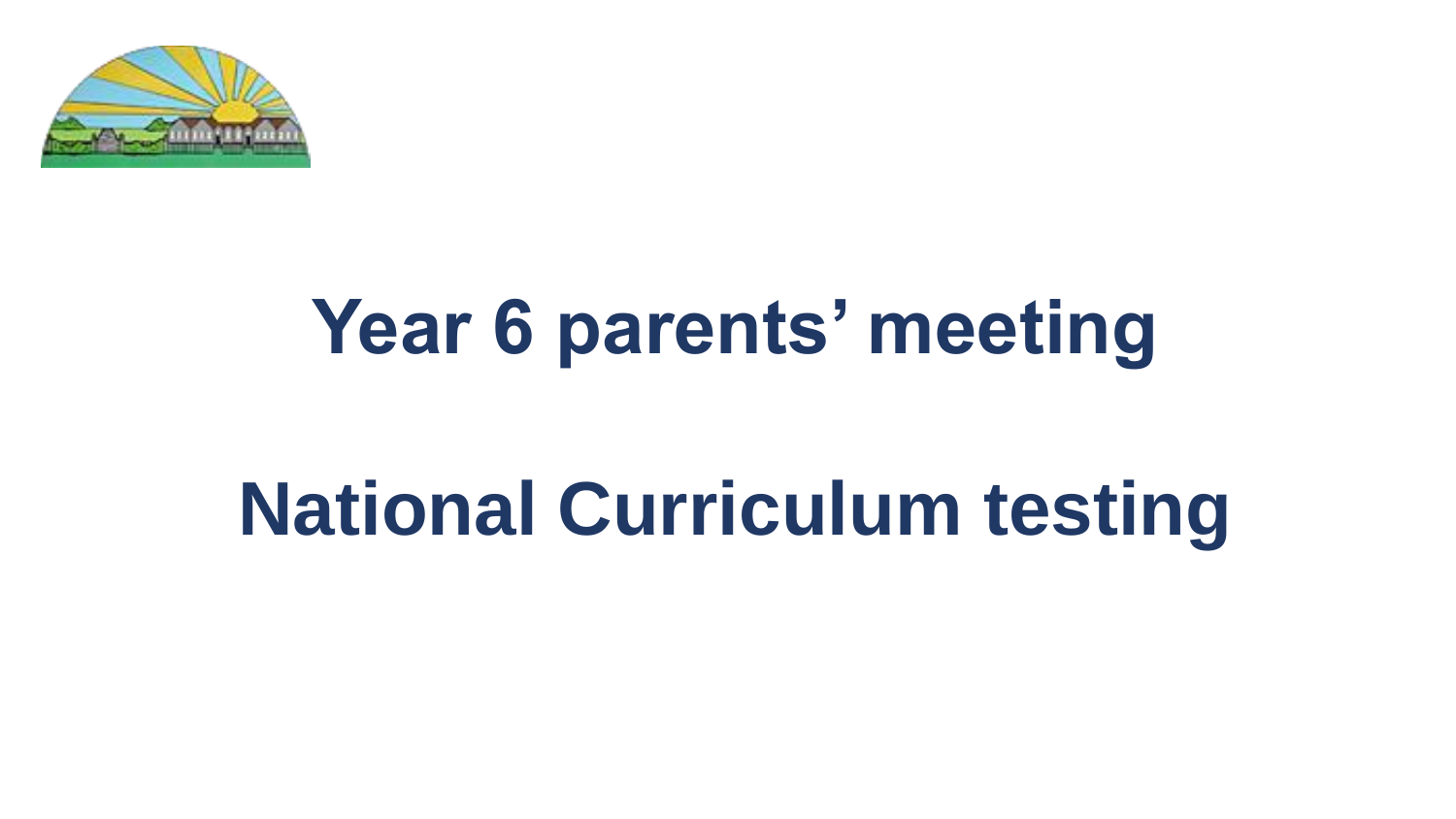

### **Assessment at NPPS**

- Children's attainment is continuously assessed at NPPS on a daily, termly and annual basis.
- In Year 6, each child will also sit their National Curriculum tests (or "SATS").
- All children will leave primary school with an assessed judgement of their attainment, which is shared with the DFE and your child's future secondary school.
- Attainment at the end of KS2 is judged by teacher assessment for writing and science and on tests for reading, GPS and maths.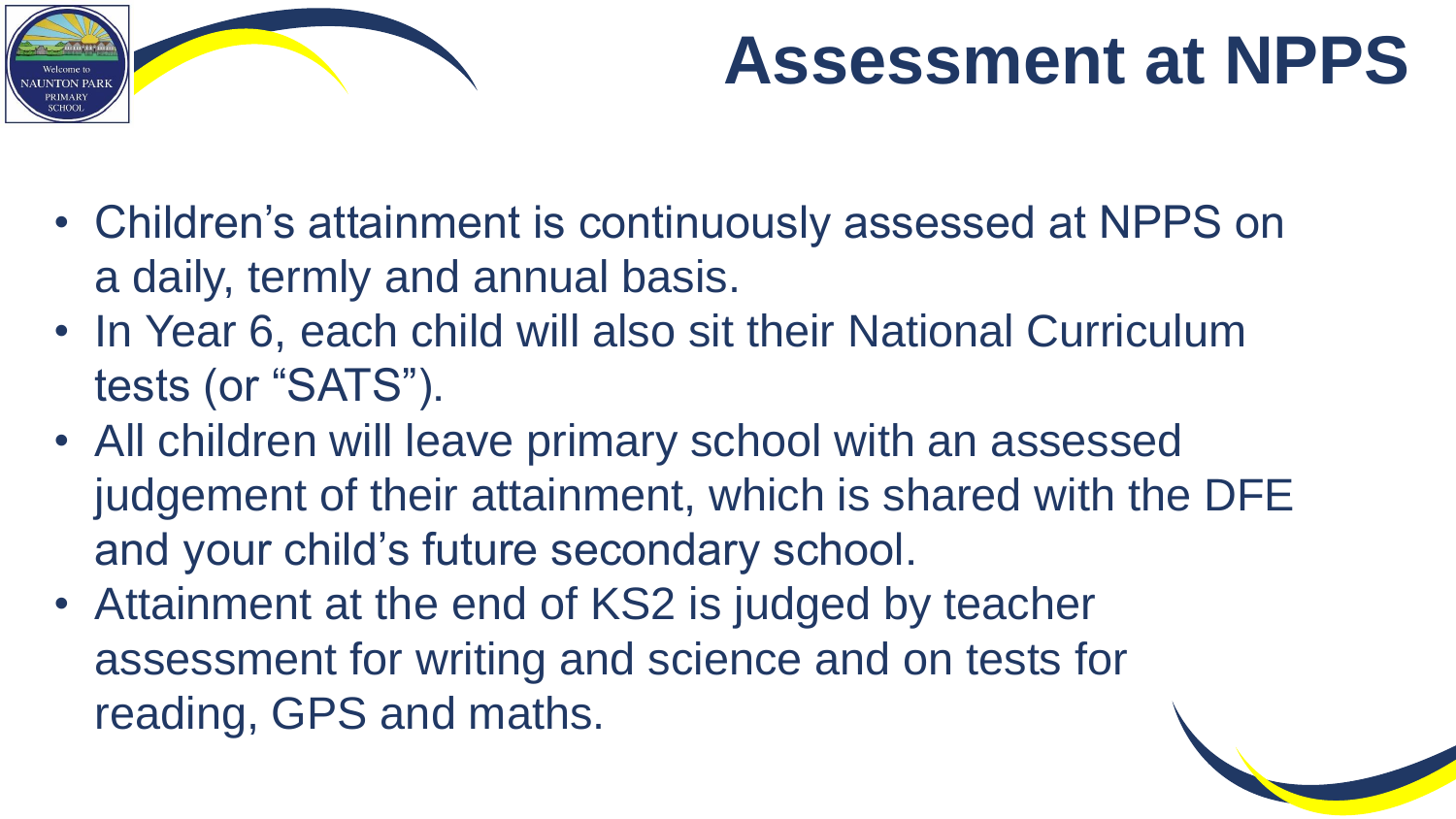# **KS2 National Curriculum tests**

These tests are statutory, and...

- Measure school performance and progress from the end of KS1 (Y2) to the end of KS2 (Y6).
- Provide an insight for secondary schools as to your child's starting point and act as a progress measure for each cohort.
- Marked externally with results shared with school & parents.

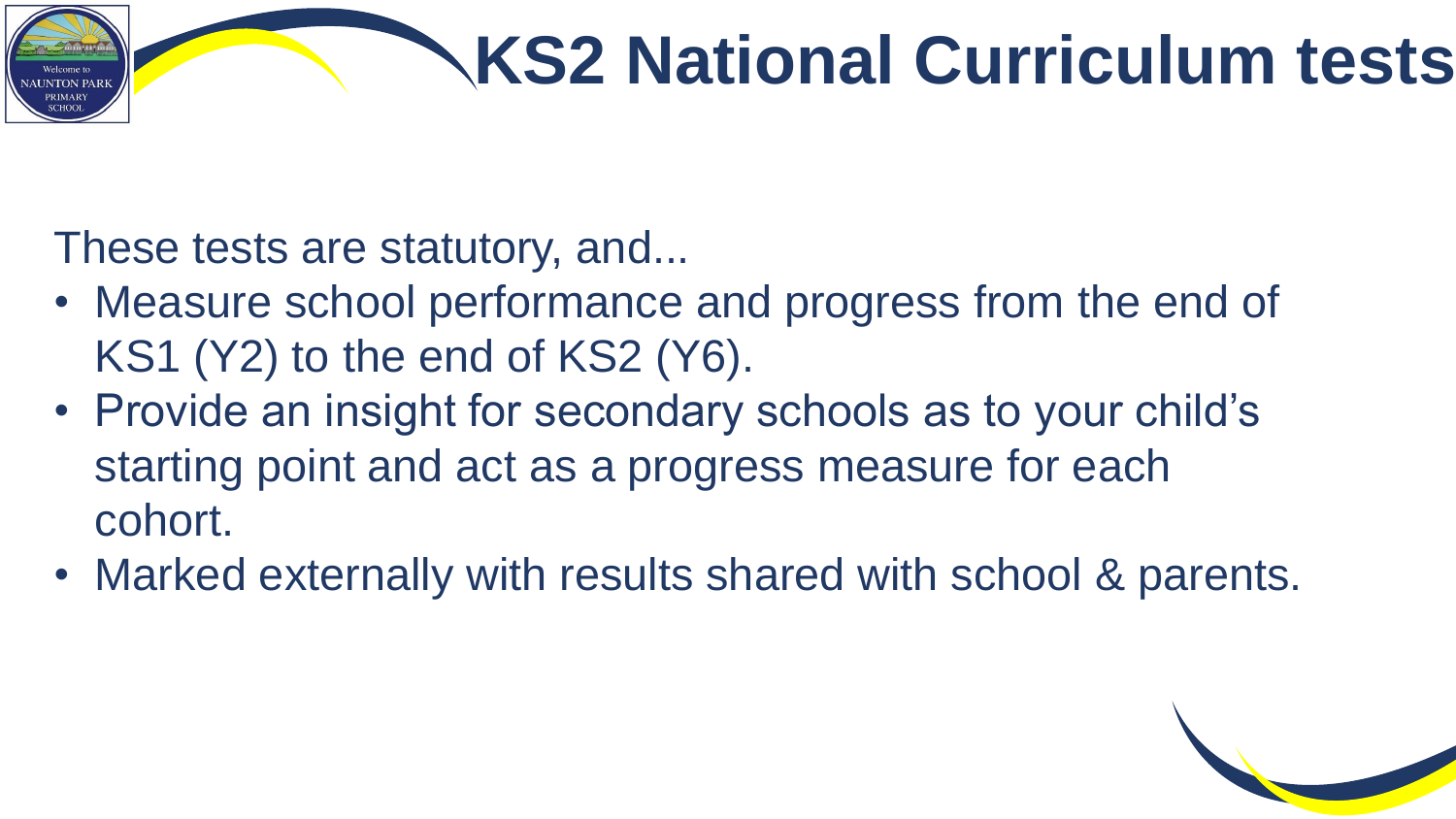### **KS2 National Curriculum tests**

- Children will sit tests in:
	- o Reading *(1 test)*
	- o Maths *(1 arithmetic and 2 reasoning tests)*
	- o Grammar, punctuation and spelling *(1 grammar & punctuation test and 1 spelling test)*
- Each subject's mark (raw score) is turned into a scaled score.
- The scaled scores are then categorised into different judgements: o Working below the expected standard o Working at the expected standard
- A certain scaled score is also assigned as a higher standard.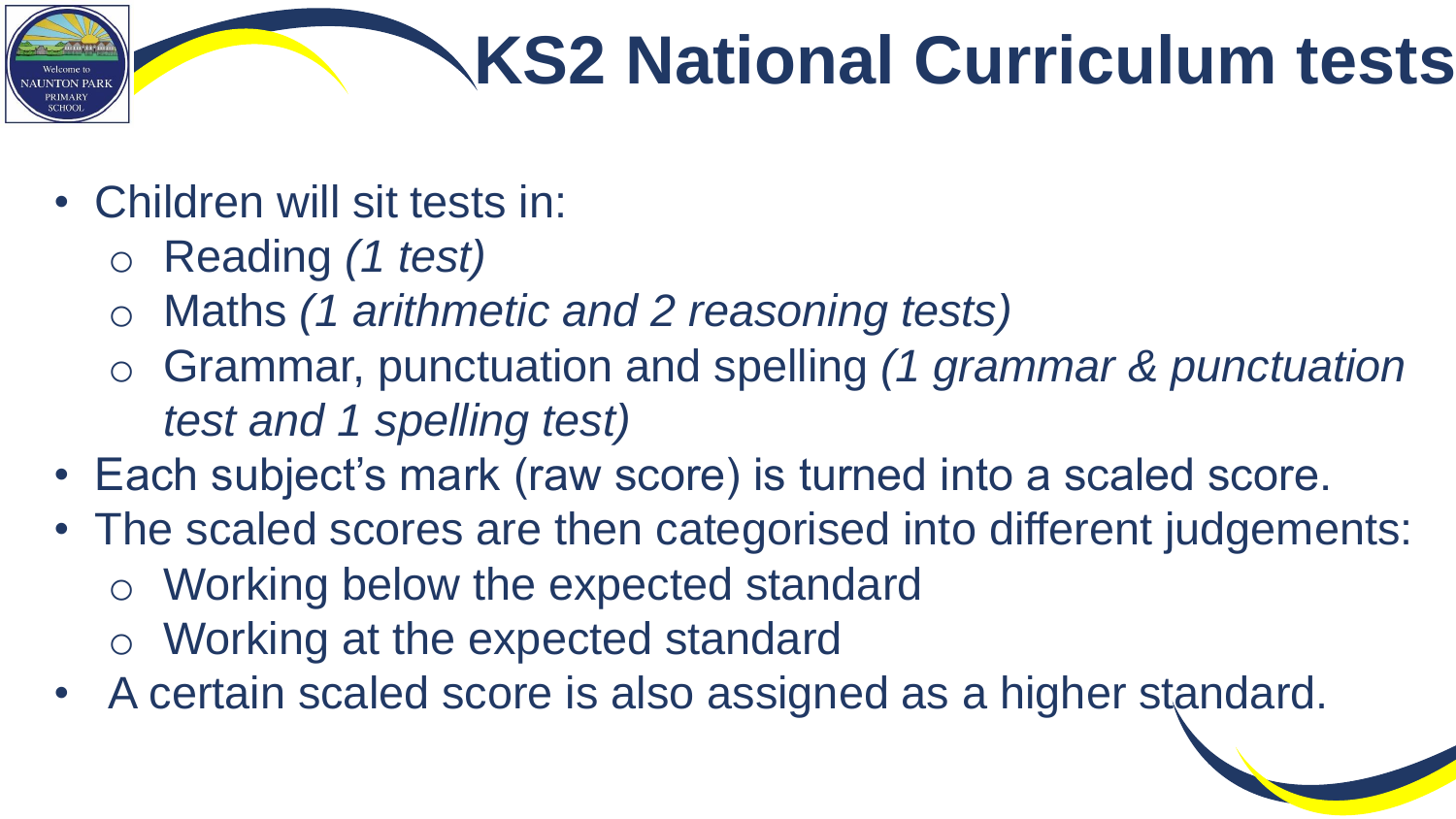# **KS2 National Curriculum tests**

So what is the "**expected standard**"?

- Children's achievement of the National Curriculum objectives.
- The "expected standard" changes every year depending on the difficultly of the test (which changes every year because different questions must be asked).
- A scaled score of 100-120 means a child has *achieved* the Expected Standard.
- A scaled score of 80-99 means a child *has not met* the Expected Standard.
- A raw score that does not equate to a Standardised Score of 80 or more means that a child has not demonstrated sufficient understanding of the KS2 curriculum.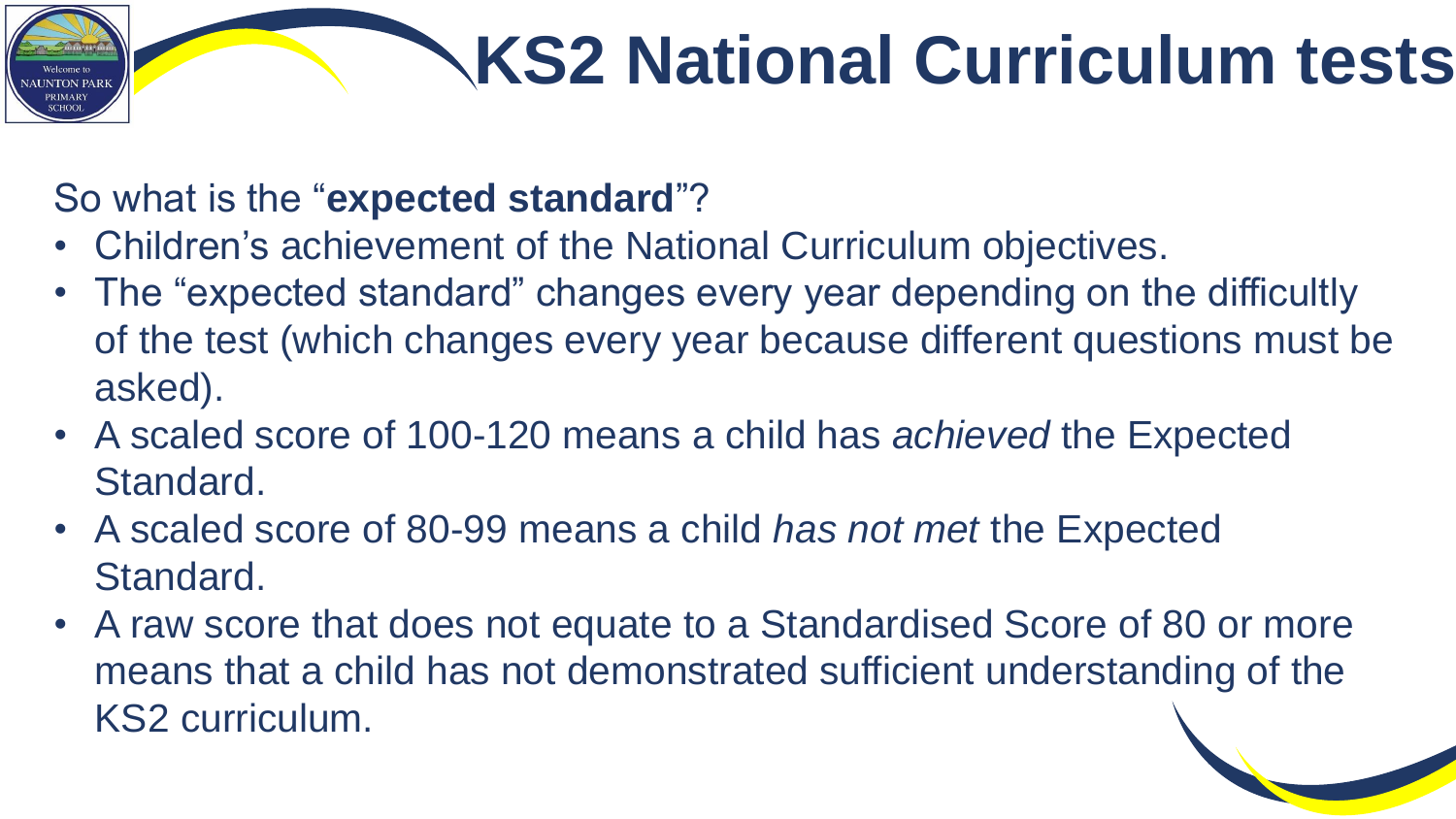

### **Reading test**

- 1 hour
- 3 parts
- Comprehension questions
- Questions based on:
	- o Ranking/order of information
	- o Closed questions (short answers)
	- Open questions (longer answers)
	- o Finding evidence (specific words or phrases)
	- o Giving an opinion with evidence (inference)

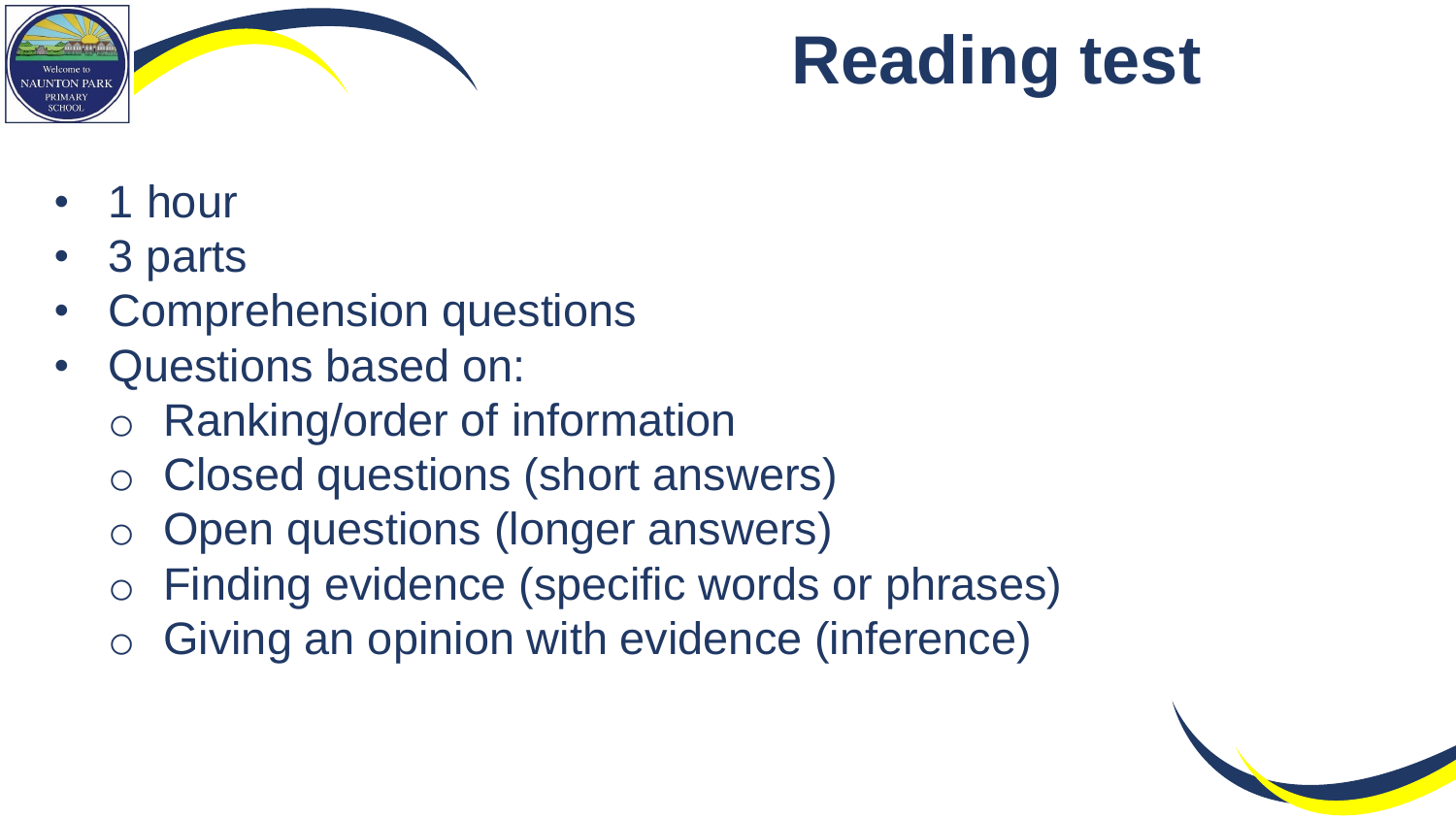### Why are people concerned about the giant panda?

Many people fear that giant pandas will become extinct as only a few are born in the wild each year and they do not always survive. Bamboo supplies are diminishing in panda habitats, cutting off a vital food supply. In addition, poaching and humans moving into the pandas' territory have also reduced their numbers.

There are very few pandas in zoos, although this is changing. Where there are pandas in captivity, important programmes are in place to try to increase their numbers and find out more about these puzzling creatures.

**IVITAL** 

### How can people help?

There are projects where people are invited to 'adopt a panda'. The money goes towards researching, protecting and monitoring them. It also goes towards supporting them in the wild.

### What about the future?

In two of China's main research centres, 19 cubs have been born. There are now over 300 pandas in captivity and the next challenge is to return them to the wild. The Chinese government has created 50 panda reserves to continue the work.

### Grannie

I stayed with her when I was six then went To live elsewhere when I was eight years old. For ages I remembered her faint scent Of lavender, the way she'd never scold No matter what I'd done, and most of all The way her smile seemed, somehow, to enfold My whole world like a warm, protective shawl.

I knew that I was safe when she was near. She was so tall, so wide, so large, she would Stand mountainous between me and my fear, Yet oh, so gentle, and she understood Every hope and dream I ever had. She praised me lavishly when I was good, But never punished me when I was bad.

Years later war broke out and I became A soldier and was wounded while in France. Back home in hospital, still very lame, I realised suddenly that circumstance Had brought me close to that small town where she Was living still. And so I seized the chance To write and ask if she could visit me.

She came. And I still vividly recall The shock that I received when she appeared That dark cold day. Huge grannie was so small! A tiny, frail, old lady. It was weird. She hobbled through the ward to where I lay And drew quite close and, hesitating, peered. And then she smiled: and love lit up the day.

"Edward, EDWARD!" she called, "What on Earth are you up to in there?"

### The door opened.

It took her a few seconds to work out what I was doing; then she leapt towards me.



"Give me that immediately, Edward." I drew back cautiously. "That box is mine, It's nothing to do with you. It belongs to me." She came forward with frightening intensity, her hand reaching out for the box. I hesitated. If it really was hers, I had no right... But a stronger sense of justice broke out in me. I had found it by my own efforts. For the time being, at least, it should be mine.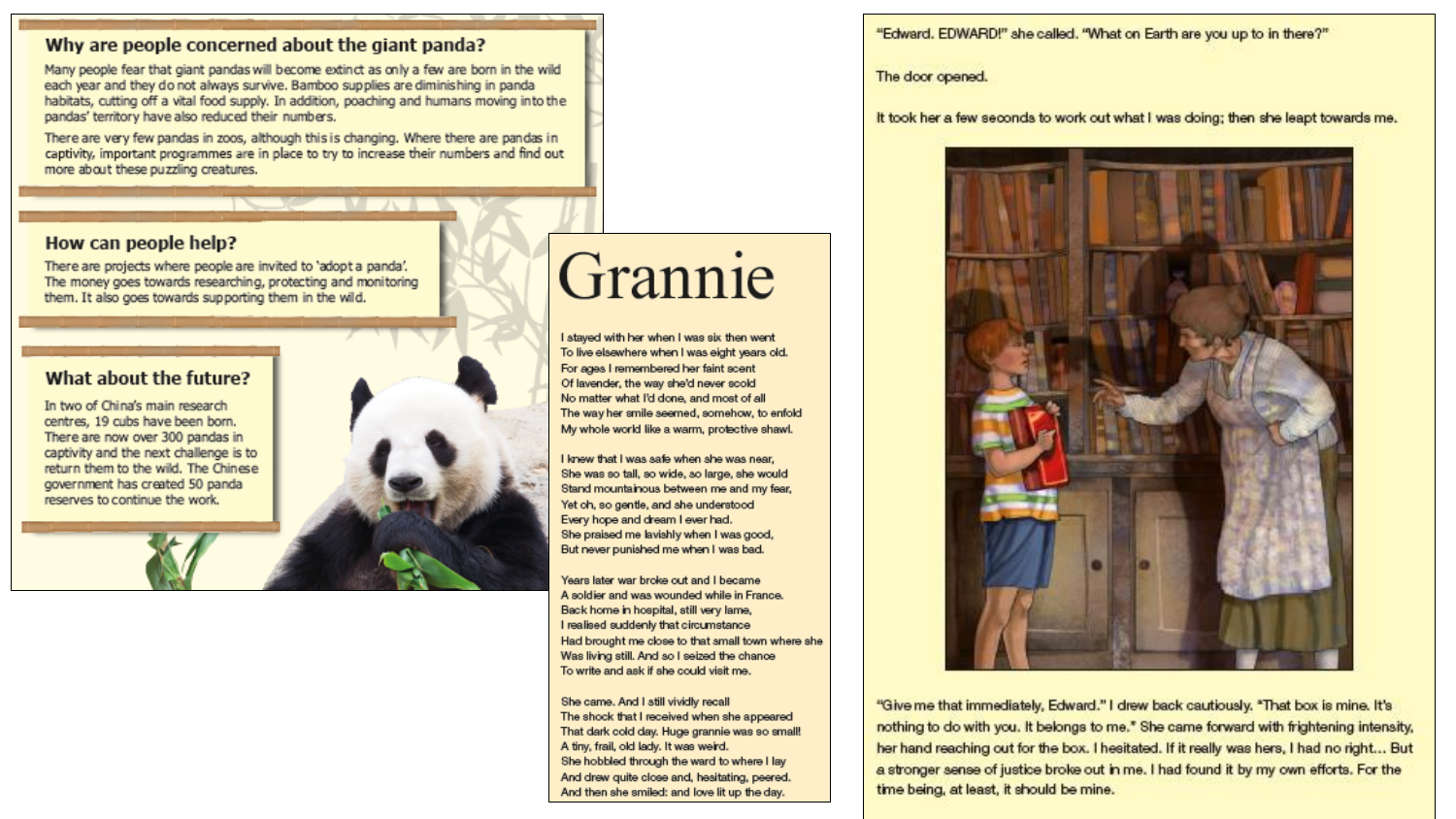

According to the text, approximately how many giant pandas currently live in the wild?

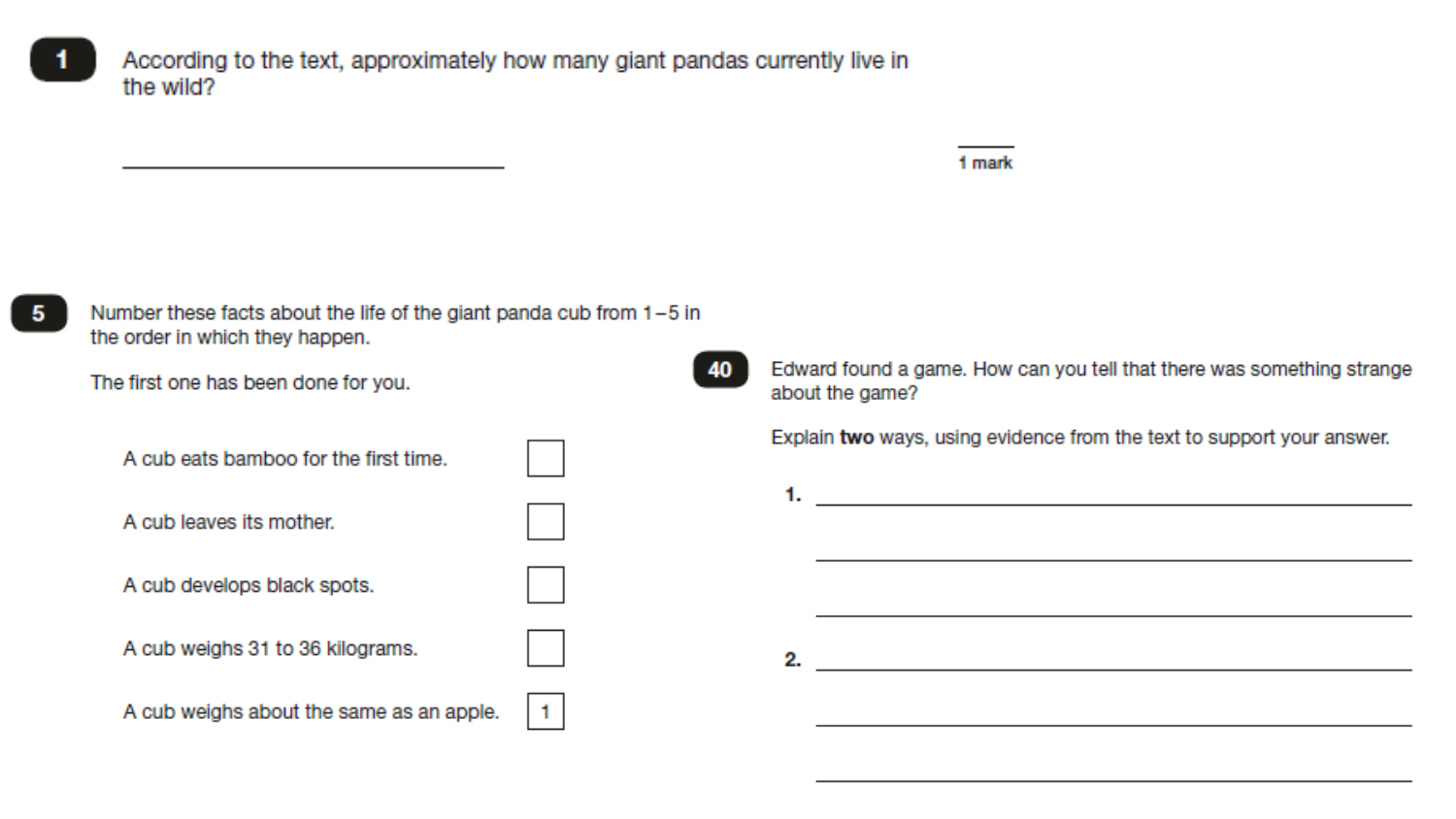

### **Maths tests**

- Arithmetic
	- o 30 minutes of short answer number questions on, for example, ÷X+-, fractions, place value, written methods.
- Reasoning (2 papers)
	- o 40 minutes of problems based on, for example, measures, shape, fractions, percentages, rounding, graphs
	- o Children might need to draw a shape, do several methods, find an answer in a graph, read a timetable etc.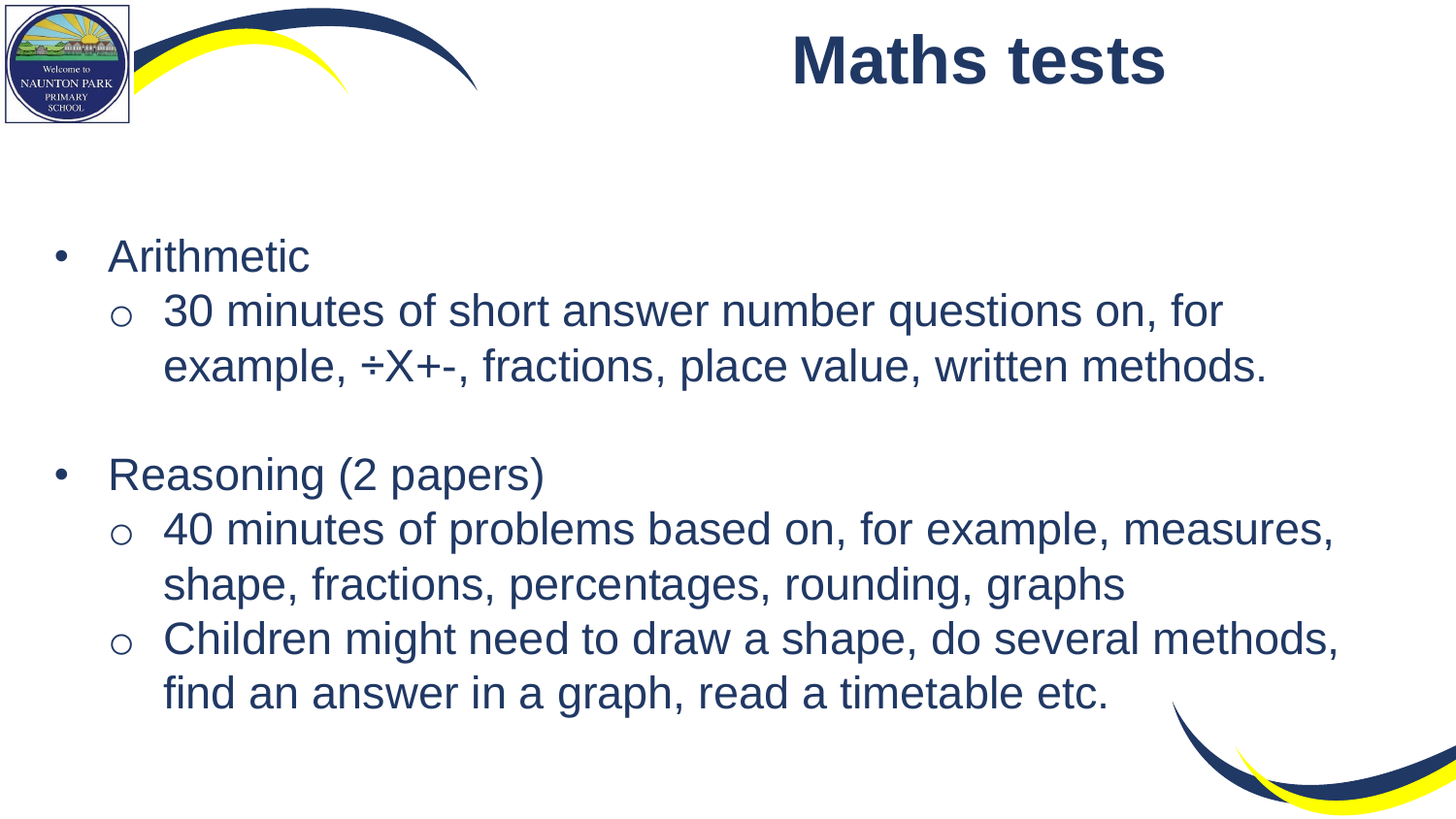$60 \div 15 =$ 

$$
\boxed{\qquad \qquad } = 5,776-855
$$



$$
1\frac{1}{15} - \frac{2}{5} =
$$

 $9^2 - 36 \div 9 =$ 



 $6 - 5.738 =$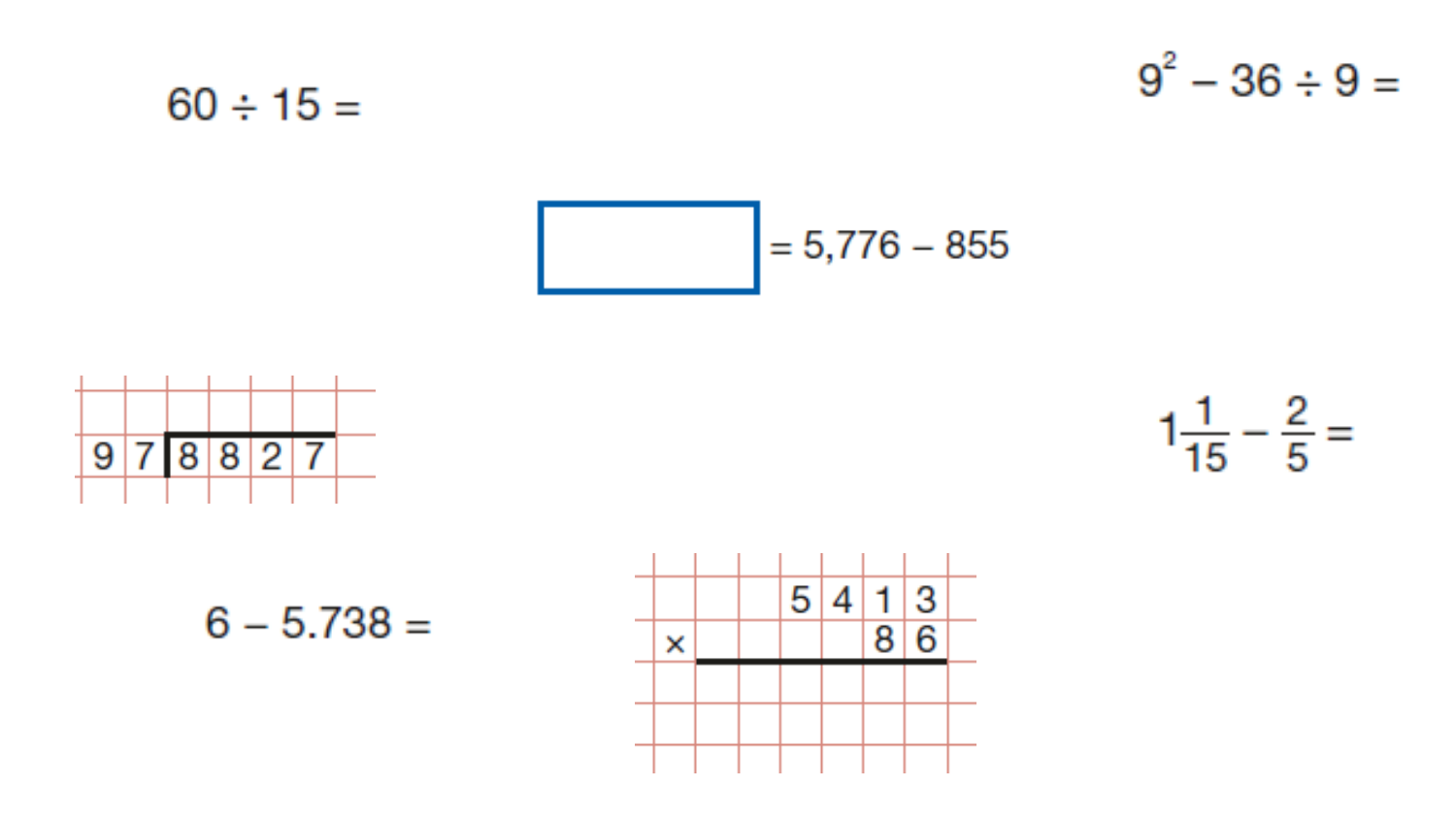Complete the design so that it is symmetrical about the mirror line.

Use a ruler.



mirror line

 $\frac{6}{5}$  $\frac{3}{4}$  $\frac{3}{5}$ 

Write these fractions in order, starting with the smallest.





The length of an alligator can be estimated by:

- measuring the distance from its eyes to its nose
- then multiplying that distance by 12

What is the difference in the estimated lengths of these two alligators?



Not to scale



smallest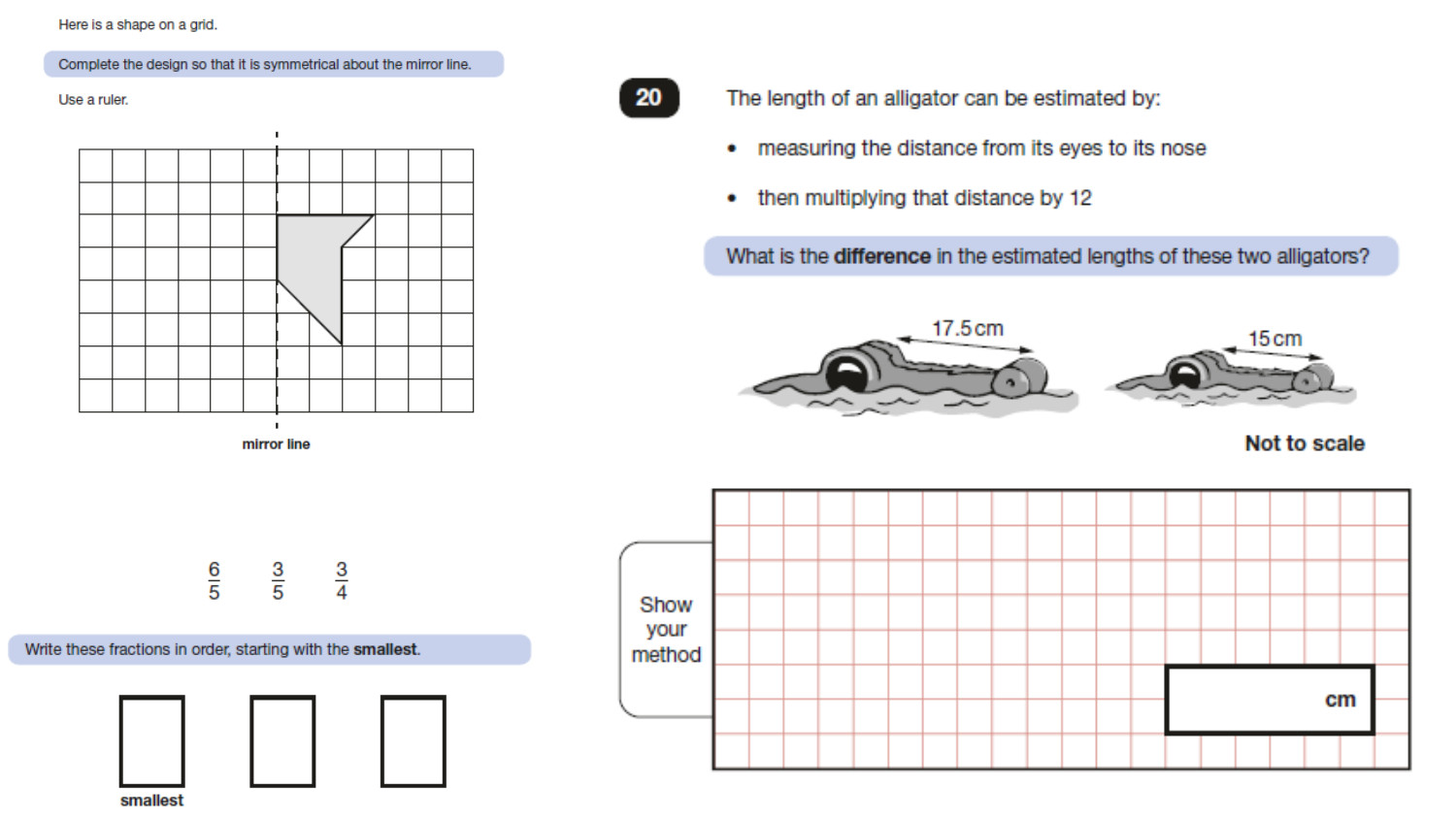



- Grammar and punctuation
	- o Multiple choice, writing sentences, correcting mistakes, understanding technical vocabulary, labelling sentences.
- Spellings
	- o 20 words
	- o Dictation of a passage with missing words for the children to correctly spell.

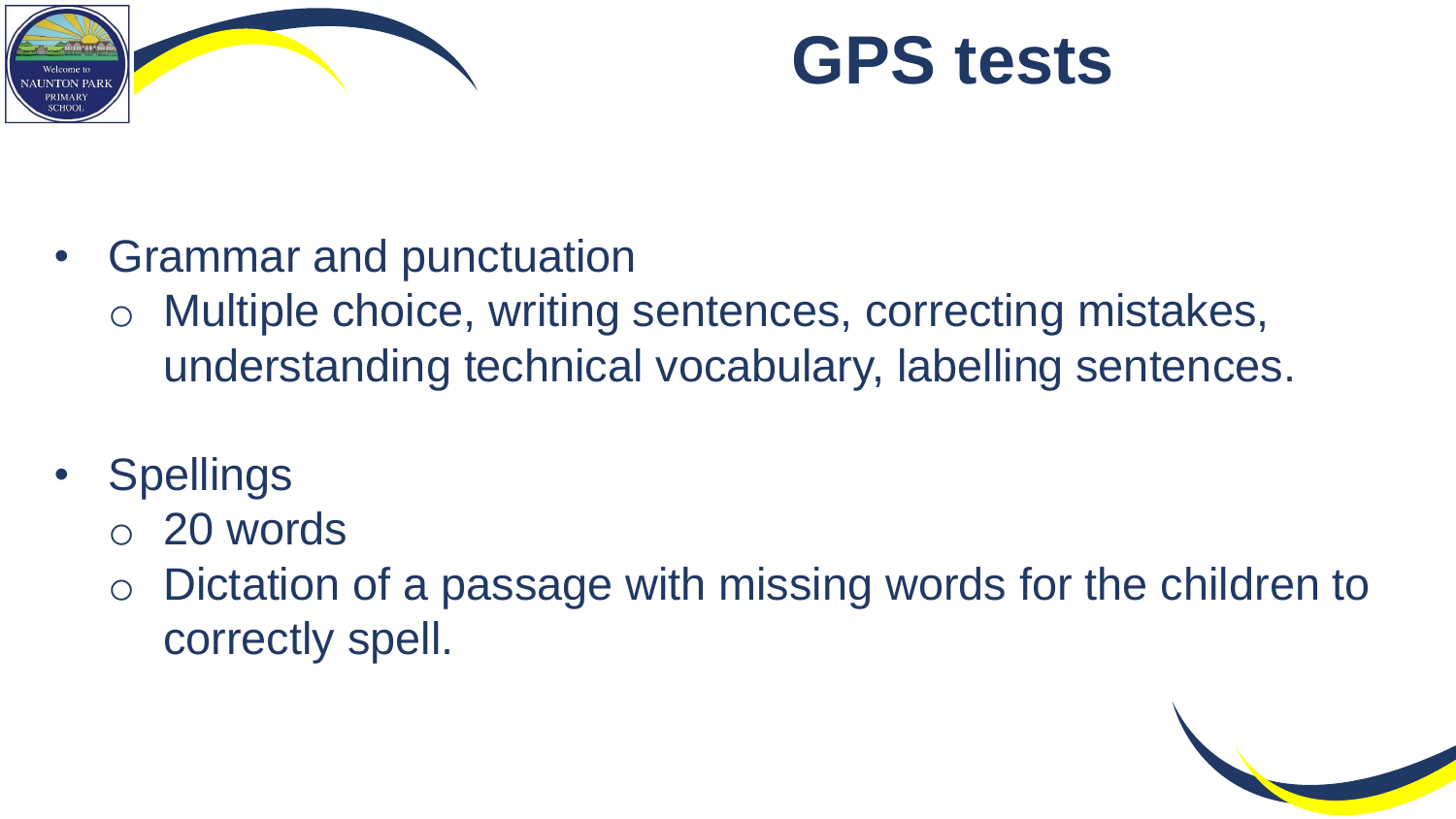### Tick the sentence that uses a dash correctly.



I find baking tricky there are - too many things to go wrong.

Underline the subject of the sentence below.

The tightrope walker carried a balancing pole.

Circle each word that should begin with a capital letter in the sentence below

the island called zanzibar is in the indian ocean off the coast

Explain how the position of the apostrophe changes the meaning of the second sentence.

- What are your brother's favourite toys?  $1.$
- 2. What are your brothers' favourite toys?

What is the grammatical term for the underlined words in the sentence below?

My prize was a fluffy green pencil case with a gold zip.

of africa.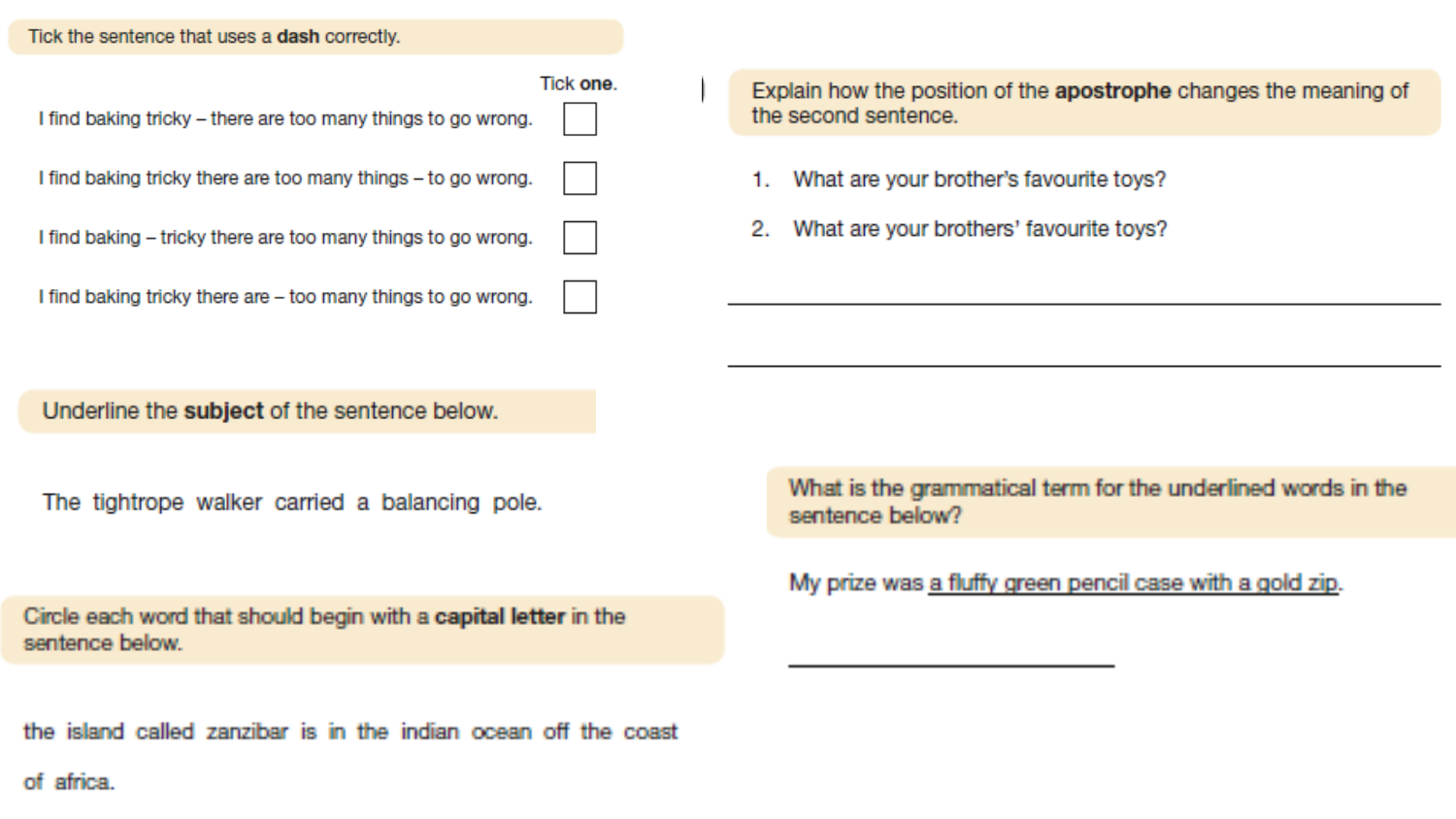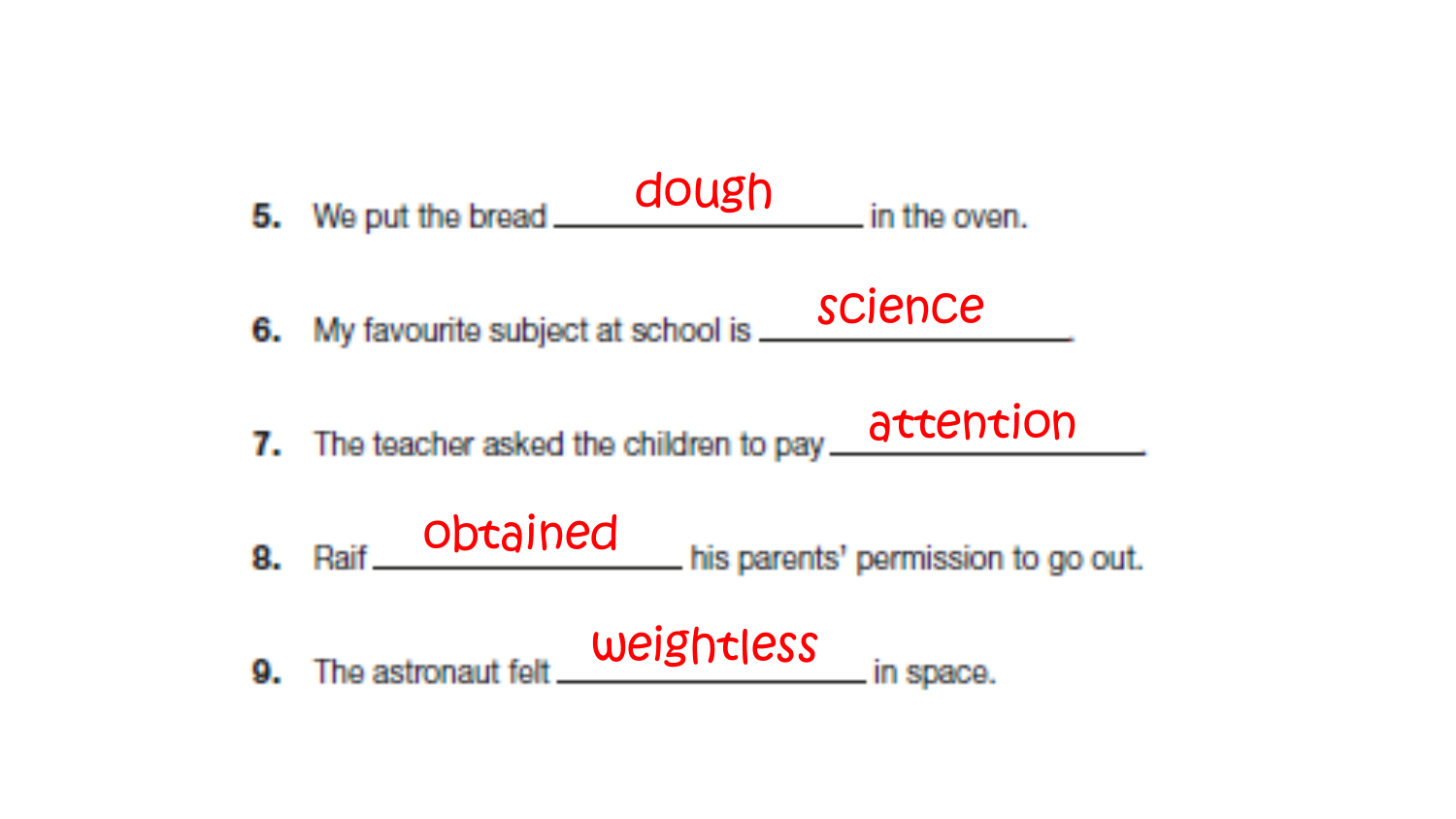

### **"Test Week" 2020**

| <b>Date</b>        | <b>Test</b>                                                                                                                                         |
|--------------------|-----------------------------------------------------------------------------------------------------------------------------------------------------|
| Monday 11th May    | English grammar, punctuation and spelling test:<br>Paper 1 - short answers<br>English grammar, punctuation and spelling test:<br>Paper 2 - spelling |
| Tuesday 12th May   | <b>English reading test:</b><br>Paper 1 - comprehension                                                                                             |
| Wednesday 13th May | <b>Mathematics:</b><br>Paper 1 - Arithmetic test<br><b>Mathematics:</b><br>Paper 2 - Reasoning                                                      |
| Thursday 14th May  | <b>Mathematics:</b><br>Paper 3 - Reasoning                                                                                                          |

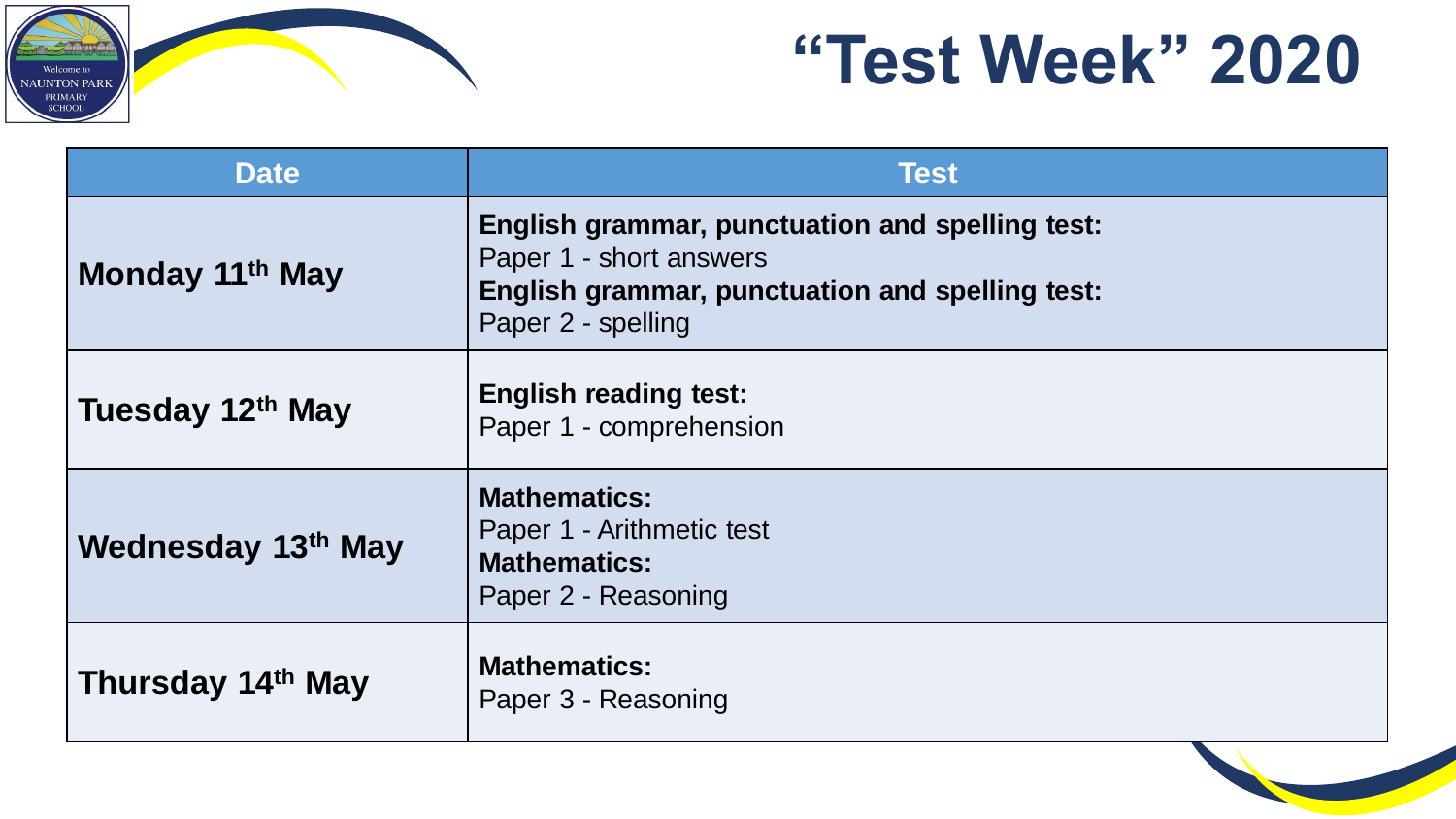

### **"Test Week" 2020**

- Tests take place in the classroom (for most children).
- They are administered by the class teacher or familiar adults from school.
- Tests take place in the mornings.
- Lessons are 'as usual' in the afternoons.
- Some children may take their test in a smaller group, 1:1 with an adult, or have extra time. This will be discussed with you (if applicable) nearer the time.
- 10% of schools are monitored by the Local Authority.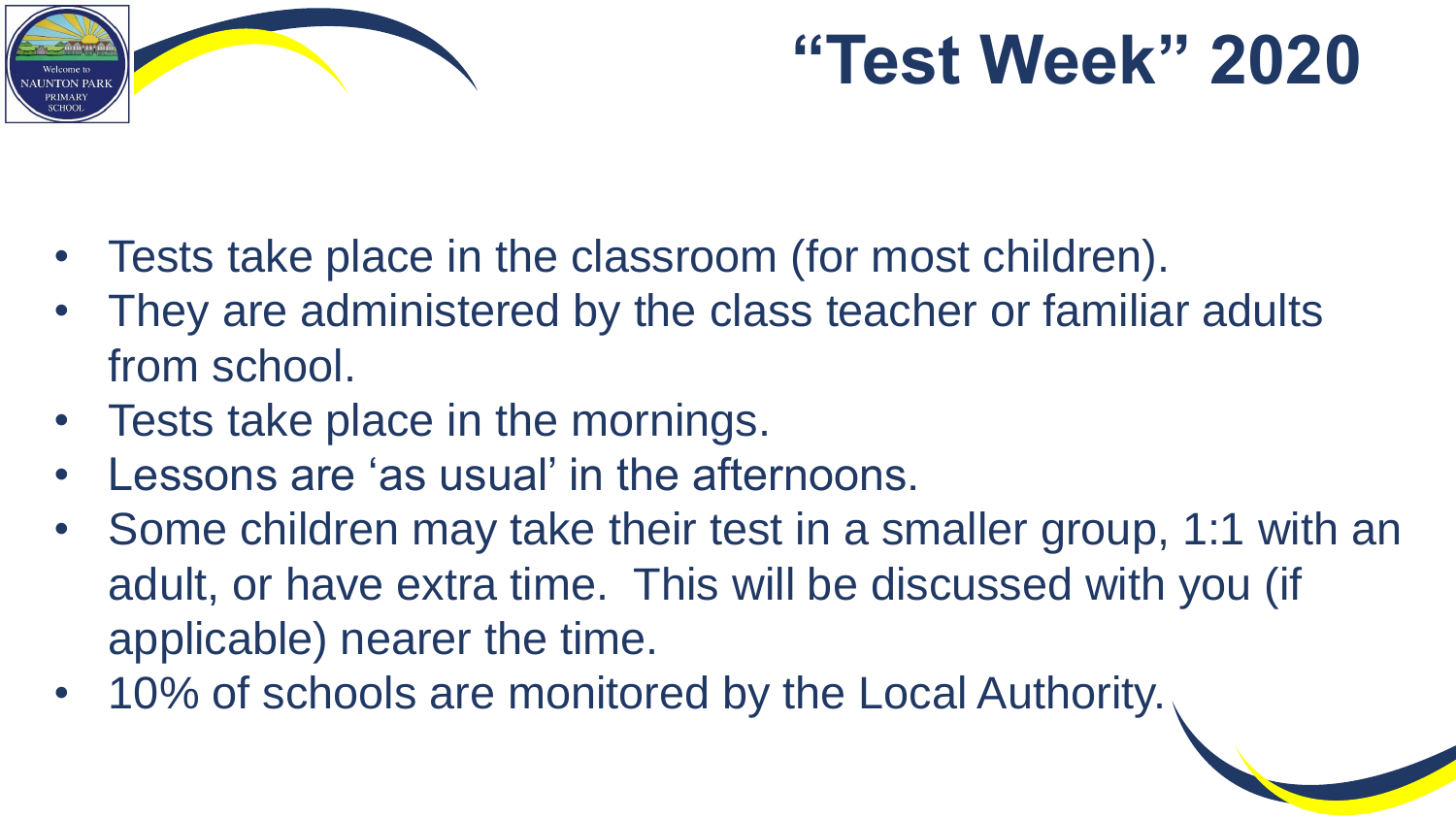

## **Preparing the children**

- Children are familiar with test scenarios.
- They work hard in school and we want them to come to school relaxed and ready to go during test week.
- Lots of sleep, a good breakfast and a calming environment.
- If poorly, please call the office and ask to speak to Miss Hudson or Mrs Hill.
- If your child misses the test, they can come in later that day IF they're feeling up to it to take the test later on.
- If a test is missed on the day it's timetabled to be taken, children cannot take it another day.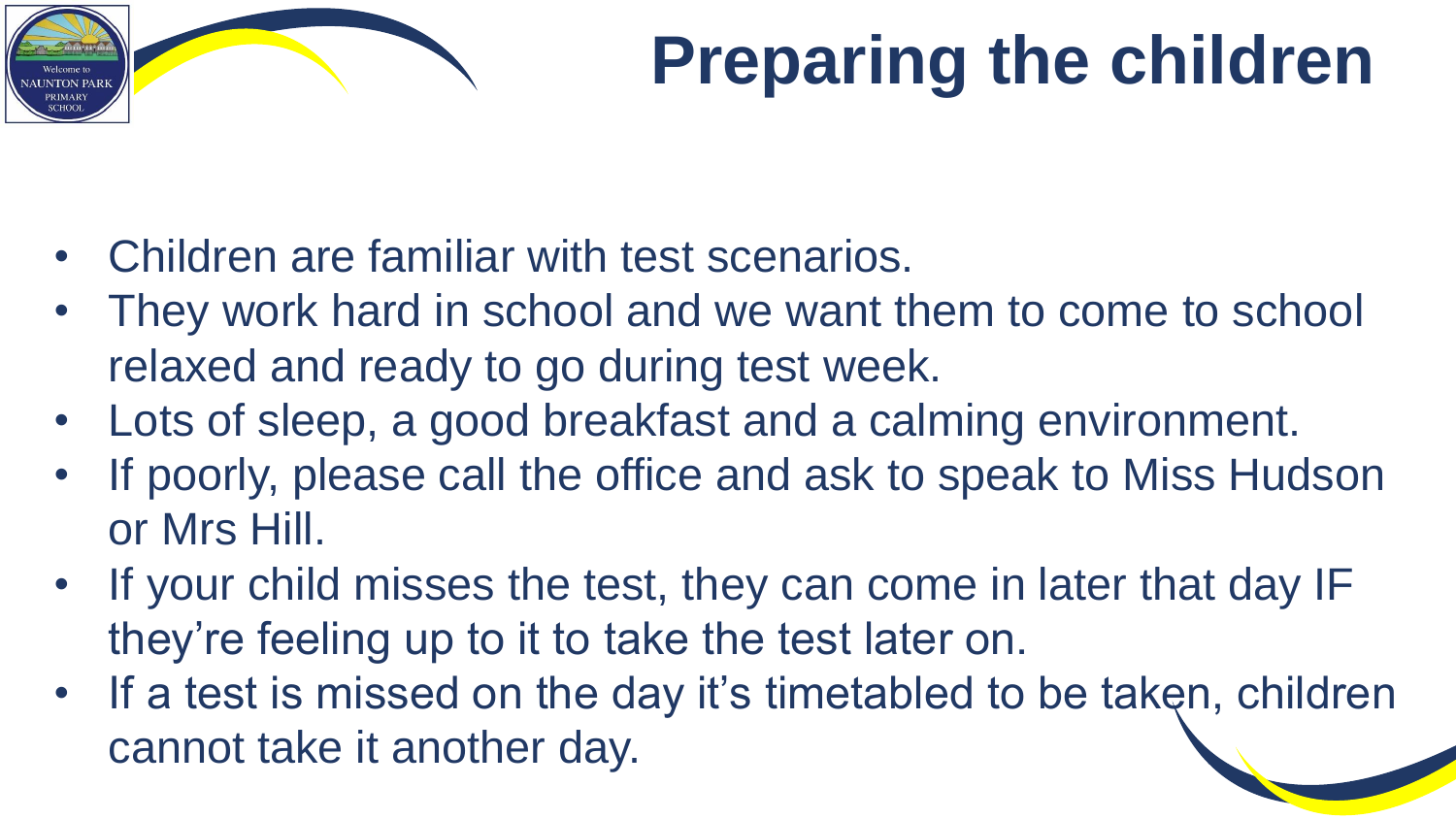

# **Preparing your child**

- Encourage your child to read.
- Ask them questions about what they've read, including asking them their opinion and "why?"
- Times tables practice and rapid recall.
- Talk about punctuation and vocabulary when reading and writing.
- Encourage your child to write accurately and carefully, focusing on punctuation.
- Activities online (some are listed on our website).